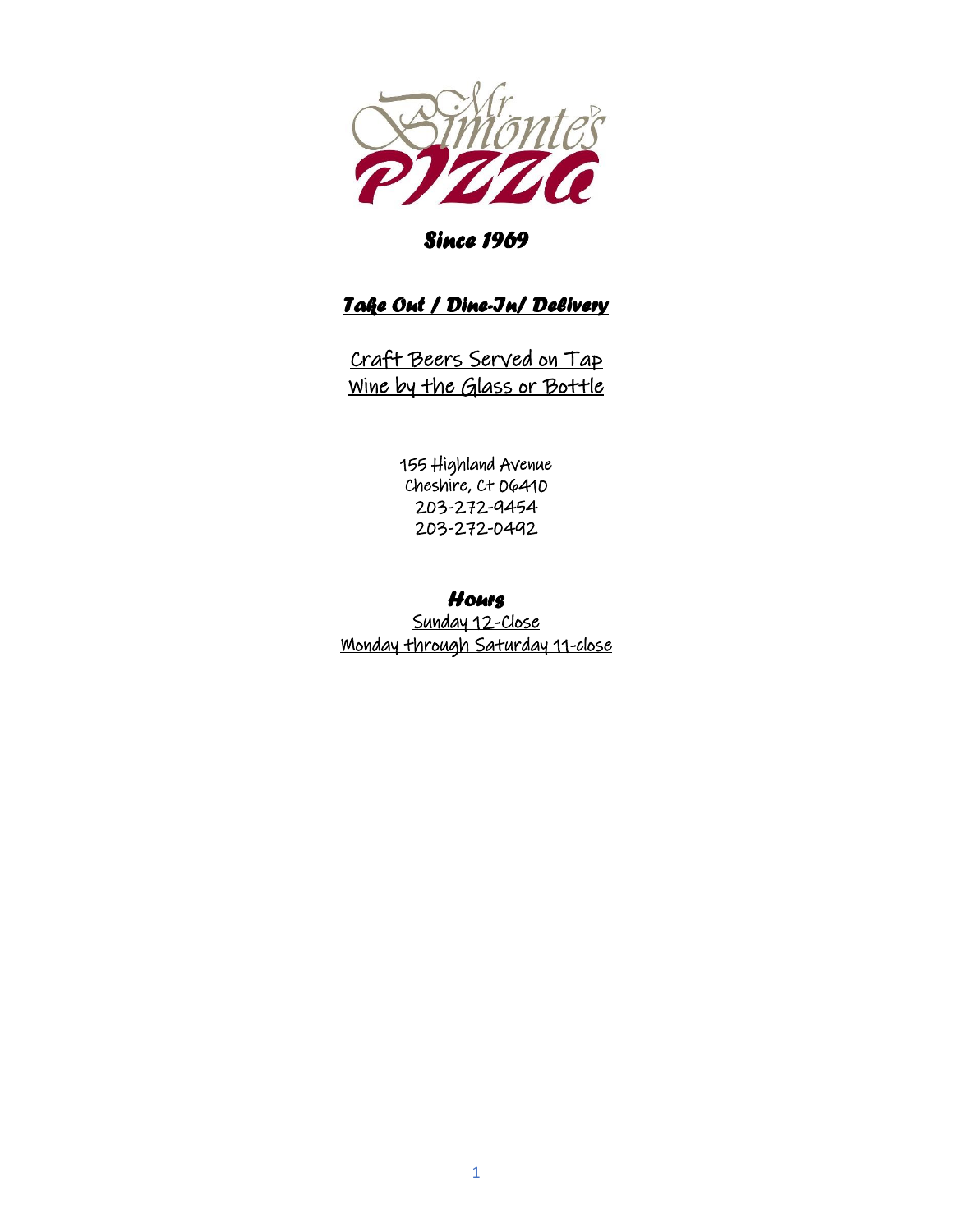## *Traditional Pizzas*

Mozzarella or Plain w/ Grated cheese (Red or White) (10") (12") (16") (18") (24") *Personal*\$8.*Small*\$10.*Medium*\$12.*Large*\$14.*Party*\$26.

### *Add Toppings:*

 *Personal*\$2. *Small*\$2. *Medium*\$3. *Large*\$4. *Party*\$10.

\*Hot Italian Relish, Pre-Cooked Bacon, Broccoli, Spinach, Green Peppers, Hot Cherry Peppers, Jalapenos, \*Meatball, Mushroom, Pepperoni, Longhini Sausage, Onions, Black Olives, Artichoke Hearts, Salami, Ham, \*Chicken Cutlet, Grilled Chicken, Ricotta, Feta, Fresh Mozzarella, Double Dough. Double Mozzarella (Shrimp, Anchovies, Chopped Clams \$1. Extra)

\*Meatball , Eggplant, Hot India Relish, & Chicken Cutlet NOT Gluten Free

\*\*\*\*\*\*\*\*\*\*\*\*\*\*\*\*\*\*\*\*\*\*\*\*\*\*\*\*\*\*\*\*\*\*\*\*\*\*\*\*\*\*\*\*\*\*\*\*\*\*\*\*\*\*\*\*\*\*\*\*\*\*\*\*\*\*\*\*\*\*

### *Gluten Free Crusts*

*12"Small* \$14. Includes Mozzarella, & ONE topping

*12"Small* \$18. Any Mr. B's Special or Grand Special of your choice

\*\*\*\*\*\*\*\*\*\*\*\*\*\*\*\*\*\*\*\*\*\*\*\*\*\*\*\*\*\*\*\*\*\*\*\*\*\*\*\*\*\*\*\*\*\*\*\*\*\*\*\*\*\*\*\*\*\*\*\*\*\*

# *Mr. B's Specials Personal* \$13 *Small*\$15.*Medium*\$21*Large*\$23.*Party*\$47.

Old World Margarita (Red) Fresh mozzarella, Fresh basil, Crushed tomatoes, Garlic & Spices. Hawaiian (Red) Ham & Sweet Pineapple Chunks BBQ Chicken (Red) BBQ Sauce, & chicken cutlet. Buffalo Chicken (Red) Buffalo Sauce,& chicken cutlet

# *Mr. B's Grand Specials*

*Personal*\$14*Small*\$16.*Medium* \$23*.Large*\$26.*Party*\$60.

J.B Special (Red)- Pepperoni, onions, peppers, meatballs, mushroom, sausage & bacon.

Loaded Mashed Potato (White) – Freshly made mashed potatoes, Garlic, Cheddar cheese & Topped with bacon (ask for broccoli instead!)

Broccoli Rabe & Sausage (White) – Freshly sautéed greens with garlic and spices topped with a light helping of sausage. Wayne & Elaine's Steak Bomb (White) – Sliced steak topped with American cheese (ask for onions or peppers!)

Firehouse (white) – Tomatoes, Fresh mushrooms & crispy bacon topped with garlic and spices.

Pesto Delight (White) – Freshly made pesto sauce, seasoned sliced tomatoes, garlic & artichoke hearts.

**India Parikh (Red)** – Onions, Peppers and our own house made relish (Meatless!)

**Meat Lovers (Red)** – Pepperoni, Meatballs, Sausage & Bacon.

Cardinal (White) –Tomatoes, garlic, sautéed shrimp, bacon & spices

Vegetarian Deluxe (Red) – Onions, Peppers, Mushrooms, Spinach, Broccoli & Eggplant.

Joanie Mae (White) – Ricotta, Eggplant, Tomatoes, Garlic & Spices.

Taco Loco (Red) – Tomato Sauce Base with mozzarella, Spicy ground beef & cheddar cheese. We top it all off with lettuce, tomato & taco seasoning. (ask for sour cream!)

Cowboy Louie (White) – Cheddar, Pulled pork, Sweet BBQ sauce, Caramelized onions & spices (yeehaw!)

Cheesy-Mac (White) – A bed of mozzarella topped with a pile of Cheddar & parmesan macaroni, topped w/ bacon

Cheeseburger Heaven (White) – American & Cheddar cheese melted perfectly on top of a ground beef pile w/ Ketchup (ask for a side of pickles!)

Chopper (White) – Clams, Mushrooms, Bacon & Spices

Chicken Chipotle Ranch (white)- breaded chicken on a base of our own spicy sauce, mozzarella & bacon (amazing!)

## *Dessert Pizza*

*Small* \$13. Nutella Powdered Sugar, vanilla & chocolate glaze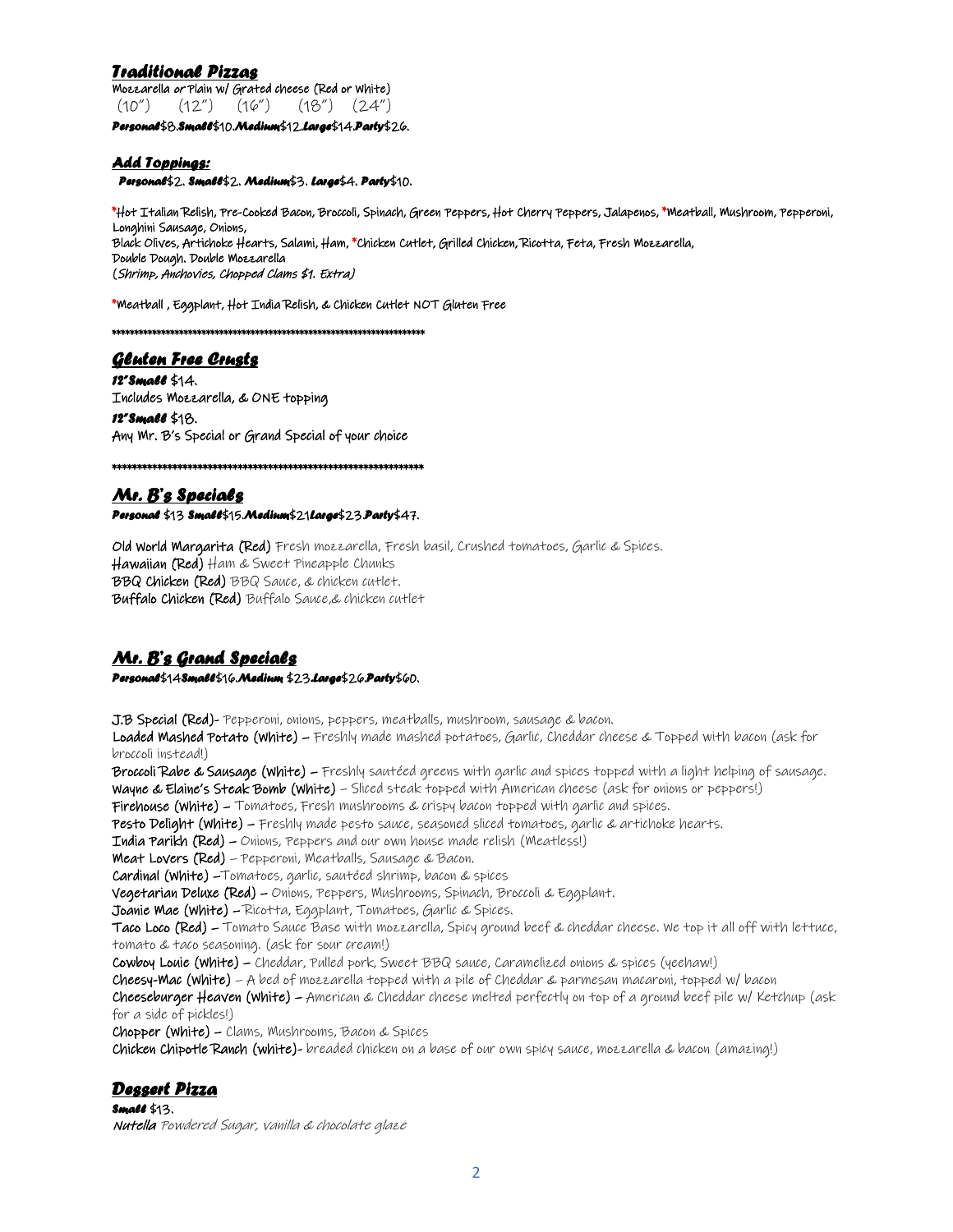### *Salads*

| Grilled or fried Chicken or Grilled Shrimp \$5.00 Extra                                                         |  |
|-----------------------------------------------------------------------------------------------------------------|--|
|                                                                                                                 |  |
|                                                                                                                 |  |
|                                                                                                                 |  |
|                                                                                                                 |  |
|                                                                                                                 |  |
| (Cucumber, tomato, onion, peppers, olives & feta)                                                               |  |
|                                                                                                                 |  |
| (Ham, turkey, salami, cheese)                                                                                   |  |
|                                                                                                                 |  |
| (Ham, salami, pepperoni, provolone, asst. veggies)                                                              |  |
|                                                                                                                 |  |
| the contract of the contract of the contract of the contract of the contract of the contract of the contract of |  |

(Greens with dried cranberries, honey pecans, pear, bleu cheese crumbles & balsamic vinaigrette)

#### *Salad Dressings*

House Italian, House Balsamic, Ranch, French Bleu cheese, Thousand island, Honey Mustard, Parmesan-Peppercorn, Sweet Creamy Italian

## *Appetizers*

Wings- Plain, Buffalo, BBQ, Honey Mustard, Honey-Hot, Mango Habanero, Sweet Teriyaki, Sweet & Spicy Asian, Garlic Butter-Parmesan (6pc) \$7.95 (12pc) \$11.95 (25pc) \$22.95

| BaconRanchCheeseFries/ChiliCheeseFries\$9.95 |  |
|----------------------------------------------|--|
| Pulled Pork BBQ Cheese Fries\$9.95           |  |
| Loaf Garlic Bread \$3.00. Mozzarella\$4.00   |  |
|                                              |  |
| (Sliced Tomatoes, cheese, Garlic, Basil)     |  |

*Soups* House Made Daily…cup\$3.25…..bowl…..\$5.25 *Rolls* Pepperoni, Buffalo Chick, Broccoli (3pc)..\$9.00 *Stuffed Breads* mozzarella & one topping.…\$11.95

#### *Mr. B's Calzones*

Stuffed with ricotta & mozzarella / side of sauce *Small \$*9.00 *– Medium* \$11.00 – *Large* \$15.00 Add Toppings: *Small*\$2 *Medium*\$3. *Large*\$4. \*\*\*\*\*\*\*\*\*\*\*\*\*\*\*\*\*\*\*\*\*\*\*\*\*\*\*\*\*\*\*\*\*\*\*

# *Mr. B's Cold Subs & Wraps*

| All include lettuce, Tomato & Cheese          |         |
|-----------------------------------------------|---------|
| Put it on a Round Hard Roll for \$7.20+up     |         |
| Add side French Fries \$2. / Onion Rings \$3. |         |
|                                               | \$10.20 |
|                                               |         |
|                                               |         |
|                                               |         |
|                                               |         |
| Italian Combo (Ham, Salami, Provolone)\$10.20 |         |
| Grilled Chicken Caesar & croutons\$10.20      |         |
| Buffalo Chicken Crumbled Bleu\$10.20          |         |
| BBQ Pulled Pork Wrap onions & cheddar\$10.20  |         |
| Extra cheese or Add bacon\$1.00               |         |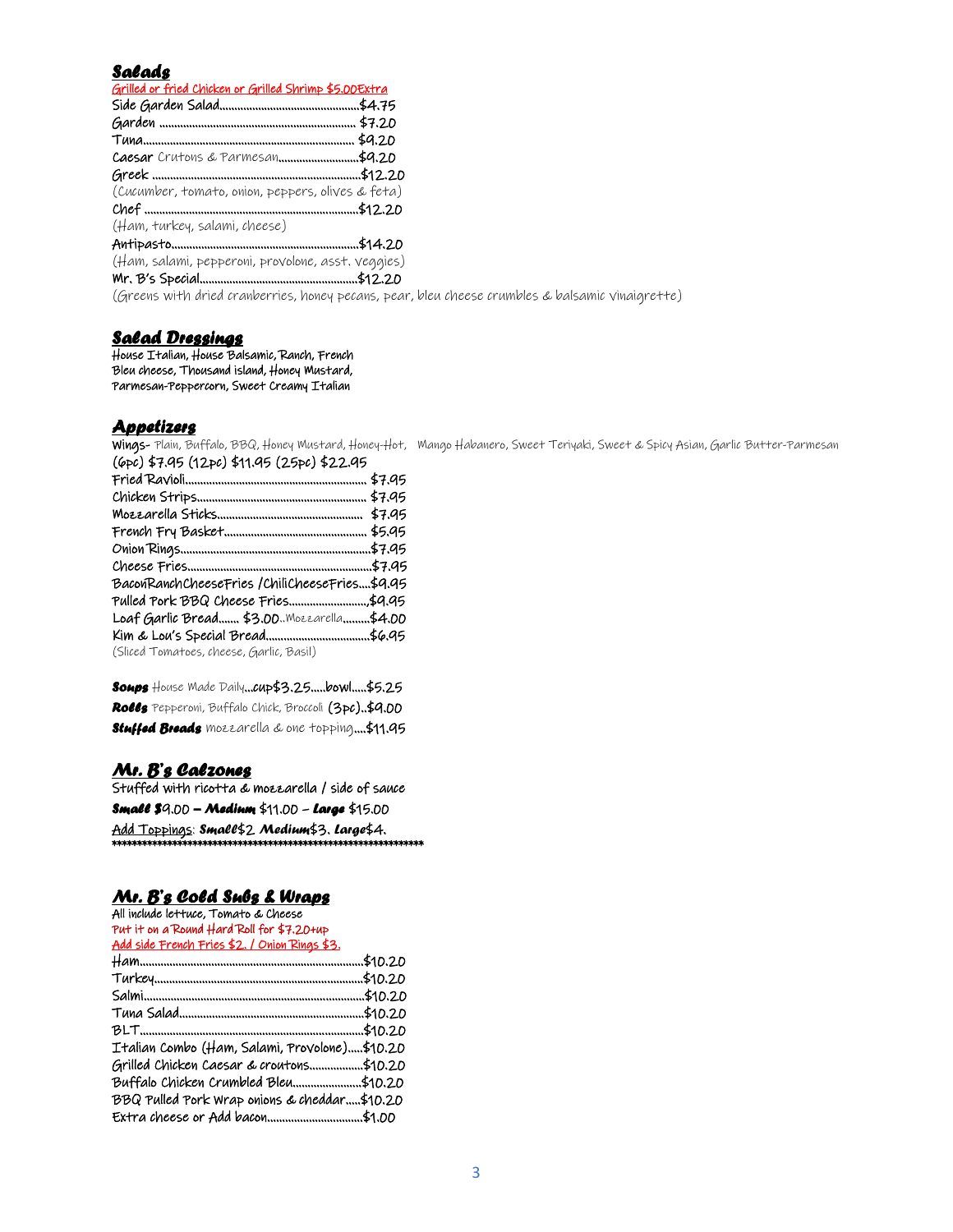## *Mr. B's Toasted Subs*

All include cheese

| Steak & Cheese with grilled onions\$10.20      |  |
|------------------------------------------------|--|
|                                                |  |
|                                                |  |
|                                                |  |
| Hot Combo (Eggplant, Meatball, Sausage)\$11.20 |  |
| Extra cheese, Extra Sauce, Add Bacon\$1.00     |  |
| Additional Veggie Toppings\$.50                |  |

# *For the Little Buddies*

| Stuffed shells with meatball\$8.95         |  |
|--------------------------------------------|--|
| Eggplant or chicken parmesan & pasta\$8.95 |  |
| Ashley's Chicken strips with fries\$8.95   |  |
| Daniella's Dough with sugar or sauce\$5.95 |  |

## *Sides To Go*

Our Famous Marinara Sauce 8oz-\$3.25 Pint-\$5.25 Quart-\$9.25 Our Famous House Made India Relish 2oz-2.00 8oz-6.25 Anchovies \$2.00 Meatballs or Sausage (2pc) \$5.00

### *Mr. B's Dinners*

All Include soup or salad and bread Add Grilled/Fried Chicken or Grilled Shrimp \$5.00 extra

#### *Penne or Linguine*

| +Butter, Oil and Garlic, or Marinara Sauce.\$10.00 |  |
|----------------------------------------------------|--|
|                                                    |  |
|                                                    |  |
| +Tortollini w/sauce of your choice\$14.00          |  |
|                                                    |  |
|                                                    |  |

| Manicotti, Stuffed Shells or Ravioli\$13.00      |  |
|--------------------------------------------------|--|
| Baked Ziti or meat lasagna\$14.00                |  |
| Eggplant Parmesan / side pasta\$17.00            |  |
| Eggplant rollatini (ricotta & Mozzarella)\$17.00 |  |
| Chicken Parmesan / side pasta\$17.00             |  |
| Chicken Marsala & mushrooms/side pasta.\$17.00   |  |
| Chicken Francese lemon butter/side pasta.\$17.00 |  |

### *Beverages*

| Snapple/Juice/Gatorade/Milk\$2.50       |  |
|-----------------------------------------|--|
| Foxon Park 1202 glass bottle\$2.50      |  |
|                                         |  |
| Foxon Park / Coke Products 2Liter\$4.50 |  |
|                                         |  |

## *Mr. B's Special Desserts*

Oreo Pie -Carrot Cake New York Cheesecake Flourless Chocolate Torte (gluten free) Red Velvet Cake -Peanut Butter Pie Mile High Chocolate Bomb Cake -Tuxedo Mousse Cake Fresh Cannoli's Filled to Order -Chocolate Chip Cookies Double Chocolate Brownies -Ice Cream Sundae's